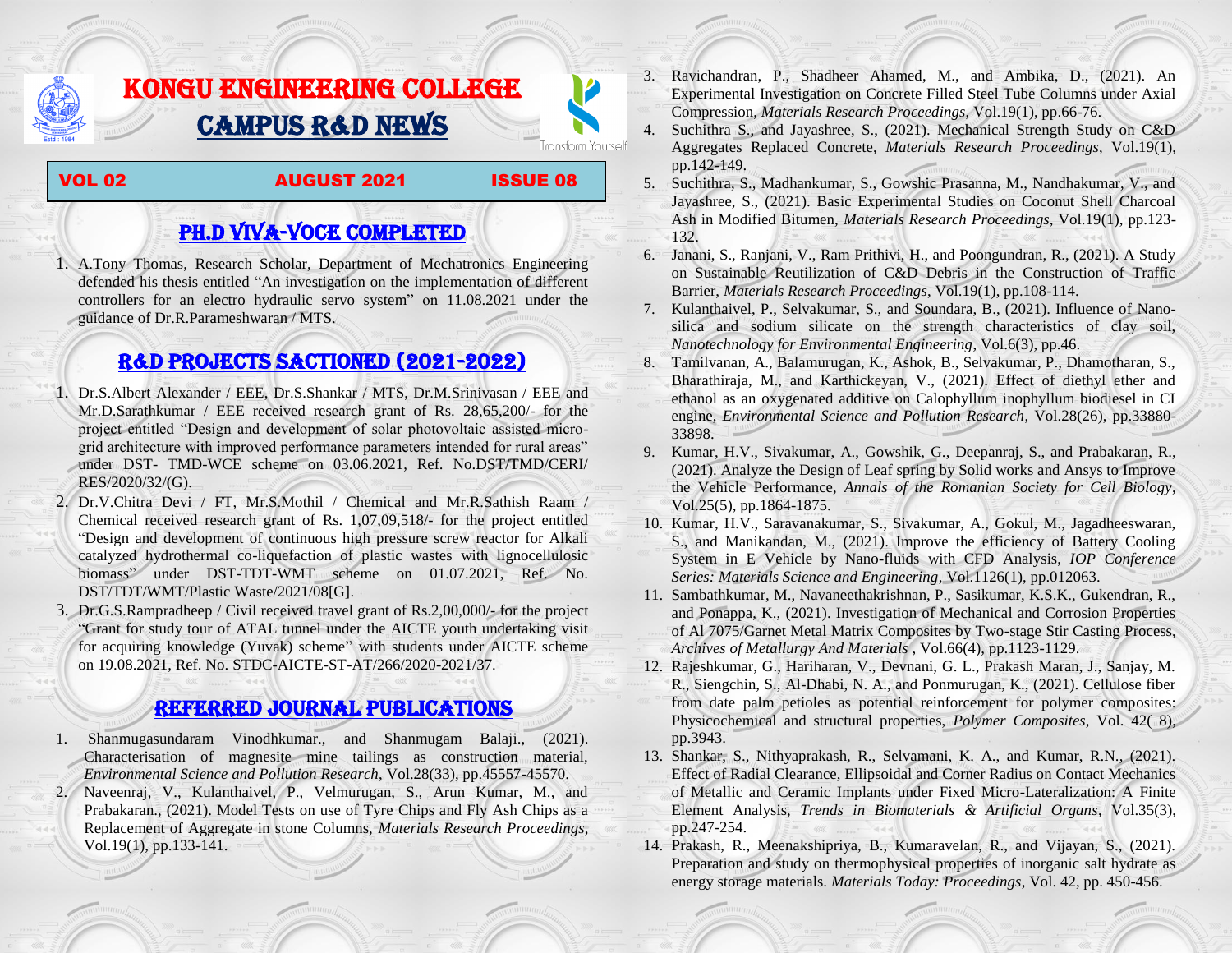- 15. Tony Thomas, A., Thangarasu, S.K., and Sowmithra, T., (2021). Modeling and Simulation of an Electro-Hydraulic System Using Fuzzy Logic Approach. *Book Chapter on Fluid Mechanics and Fluid Power*. Springer, Singapore, pp.807-822.
- 16. Mohanraj, T., and Shanmugam, A., (2021). Prediction of tool wear in milling of Inconel 625 using and integrated kurtosis-based algorithm with vibration signals. *Journal of Physics: Conference Series*, Vol.1969(1), pp.012048.
- 17. Muralidharan, N., Pratheep, V.G., Shanmugam, A., Hariram, A., Dinesh, P., and Visnu, B., (2021). Structural analysis of mini drone developed using 3D printing technique. *Materials Today: Proceedings*, Vol.46, Part.17, pp.8748-8752.
- 18. Bagyalakshmi, C., Samundeeswari, E.S., and Arun Kumar, V., (2021). An Experimental Work of TCP SYN Flood Ddos Attack on Cloud Environment – Simulation Approach. *International Journal of Aquatic Science*, Vol.12(3), pp.1285-1293.
- 19. Ganesh Kumar, P., Prabakaran, R., Sakthivadivel, D., Thangapandian, N., Velraj, R., and Kim, S.C., (2021). Effect of shot blasting on droplet contact angle of carbon aided phase change Nano composites. *Surface Engineering*, Vol.37(8), pp.1002-1011.
- 20. Rajamani, C., and Somasundaram, P., (2020). Energy conservation in vapour compression refrigeration system using vapour injection technique. *Proceedings of the Institution of Mechanical Engineers, Part E: Journal of Process Mechanical Engineering*, Vol.235(4), pp.779-784.
- 21. Poongavanam, G., Sivalingam, V., Prabhakaran. R., Mohammad, S., and Kim, S.C., (2021). Selection of the best refrigerant for replacing R134a in automobile air conditioning system using different MCDM methods: A comparative study. *Case Studies in Thermal Engineering*, p.101344.
- 22. Nithyanandhan, K., Subburaj, A.K., Mohanraj, R.K., and Rasu, S., (2020). Experimental investigation on performance, combustion and emission characteristics of CI engine with on-site hydrogen generation. *Materials Today: Proceedings*, Vol.46, pp.5469-5474.
- 23. Ravi Samikannu., Raymon Antony Raj., Dhayalini Karuppiah., Narasimha Rao Dasari., Senthil Kumar Subburaj., Srinivasan Murugesan., and Sheik Sidthik Akbar., (2021). Reclamation of natural esters using Nanocarriers as the biodegradable choice for the transformer insulation. *Environmental Technology and Innovation*, Vol.23, p.101634.
- 24. Savio Abraham, D., Verma, R., Kanagaraj, L., Giri Thulasi Raman, S., Rajamanickam, N., Chokkalingam, B., Kamalesh, MS., and Mihet-Popa, L., (2021). Electric Vehicles Charging Stations Architectures, Criteria, Power Converters, and Control Strategies in Microgrids. *Electronics*, Vol.10(16), pp.1- 45.
- 25. Rajalashmi, K., Sheela, A., Pradeep, T.K., and Dhinakaran, R., (2021). Home Automation using IoT – Breaking Barriers and Changing Live. International *Journal of Aquatic Science*, Vol.12(3), pp.1529 – 1535.
- 26. Mohammed El Hadi Attia., Abd Elnaby Kabeel., Abdelkader Bellila., Athikesavan Muthu Manokar., Ravishankar Sathyamurthy., Zied Driss., and Suresh Muthusamy., (2021). A comparative energy and exergy efficiency study

of hemispherical and single-slope solar stills. *Environmental Science and Pollution Research*, Vol.28(27), pp.35649-35659.

- 27. Sathya Narayanan, V., and Kasthuri, N., (2021). An efficient recognition system for preserving ancient historical documents of English characters. *Journal of Ambient Intelligence and Humanized Computing*, Vol.12(6), pp. 6275-6283.
- 28. Nirmaladevi, P., and Asokan, R., (2021). Interscale adaptive threshold wavelet filter for ultrasound image despeckling. *International Journal of Biomedical Engineering and Technology*, Vol.36(3), pp.293-310.
- 29. Bharti, J. P., Mishra, P., Sathishkumar, V. E., Cho, Y., and Samui, P., (2021). Slope Stability Analysis using Rf, Gbm, Cart, Bt and Xgboost. *Geotechnical and Geological Engineering*, Vol.39(5), pp.3741-3752.
- 30. Gopikrishnan, S., Priakanth, P., Srivastava, G., and Fortino, G., (2021). EWPS: Emergency data communication in the Internet of Medical Things. *IEEE Internet of Things*, Vol.8(14), pp.11345-11356.
- 31. Vijayalakshmi, K., Selvi, C. K., and Sapna, B., (2021). Novel tri-band series fed microstrip antenna array for THz MIMO communications. *Optical and Quantum Electronics*, Vol.53(7), pp.1-13.
- 32. Bhavya Shri, R.R., and Shanmugam, P., (2021). A review on occurrence, characteristics, toxicology and treatment of nanoplastic waste in the environment. *Environmental Science and Pollution Research*,Vol.28, pp.43258– 43273.
- 33. Jafari, R., Rajesh, N., and Vennila, R., (2021). On r-Fuzzy Weakly b-Open Functions. Palestine *Journal of Mathematics*, Vol.10(2), pp.185–190.
- 34. Muthukrishnan, M., Shanthi, C., Selvasekarapandian, S., Shanthi, G., and Maheshwari, T., (2021). Impact of ammonium formate (AF) and ethylene carbonate (EC) on structural, electrical, transport and electrochemical properties of Pectin - biopolymer memberane, *Ionics*, pp.3443 – 3459.
- 35. Shobana, D., Sudha, S., Ramarajan, D., Nikola Ristivojević., Aleksandra Rakić., and Dušan Dimić., (2021). Structural, spectroscopic (IR, Raman, and NMR), quantum chemical, and molecular docking analysis of (E)-2-(2,5 dimethoxybenzylidene)hydrazine carbothioamide and its dimmers. *Journal of Molecular Structure*, Vol.1247, p.131277.
- 36. Latha, N., Sudha, S., Ramarajan, D., and Barathi Diravidamani., (2021). Structural, spectral, optical and Z-Scan budding studies of (E)-N′-(4 bromobenzylidene)-4-fluorobenzohydrazide. *Optik*, Vol.247, p.167869.
- 37. Ramya Suresh., Baskar Rajoo., Maheswari Chenniappan., and Manikandan Palanisamy., (2021). Feasibility of applying nonthermal plasma for dairy effluent treatment and optimization of process parameters. *Water and Environment Journal*, Vol.35, pp.1038–1050.
- 38. Tamilisai, R., Palanisamy, P.N., Selvasekarapandian, S., and Maheshwari, T., (2021). Sodium alginate incorporated with magnesium nitrate as a novel solid biopolymer electrolyte for magnesium-ion batteries. *Journal of Materials Science: Materials in Electronics*, Vol.32(17), pp.22270-22285.
- 39. Krishnamoorthy, P., Fialho, C.B., Cruz, T.F.C., Rodrigues, A.T., Ferreira, B., Gomes, C.S.B., Vila-Viçosa, D., Ana Charas, J.M., Esperança, S.S., Ferreira, L.F.V., Calhorda, M.J., Maçanita, A.L., Morgado, J., and Gomes, P.T., (2021).